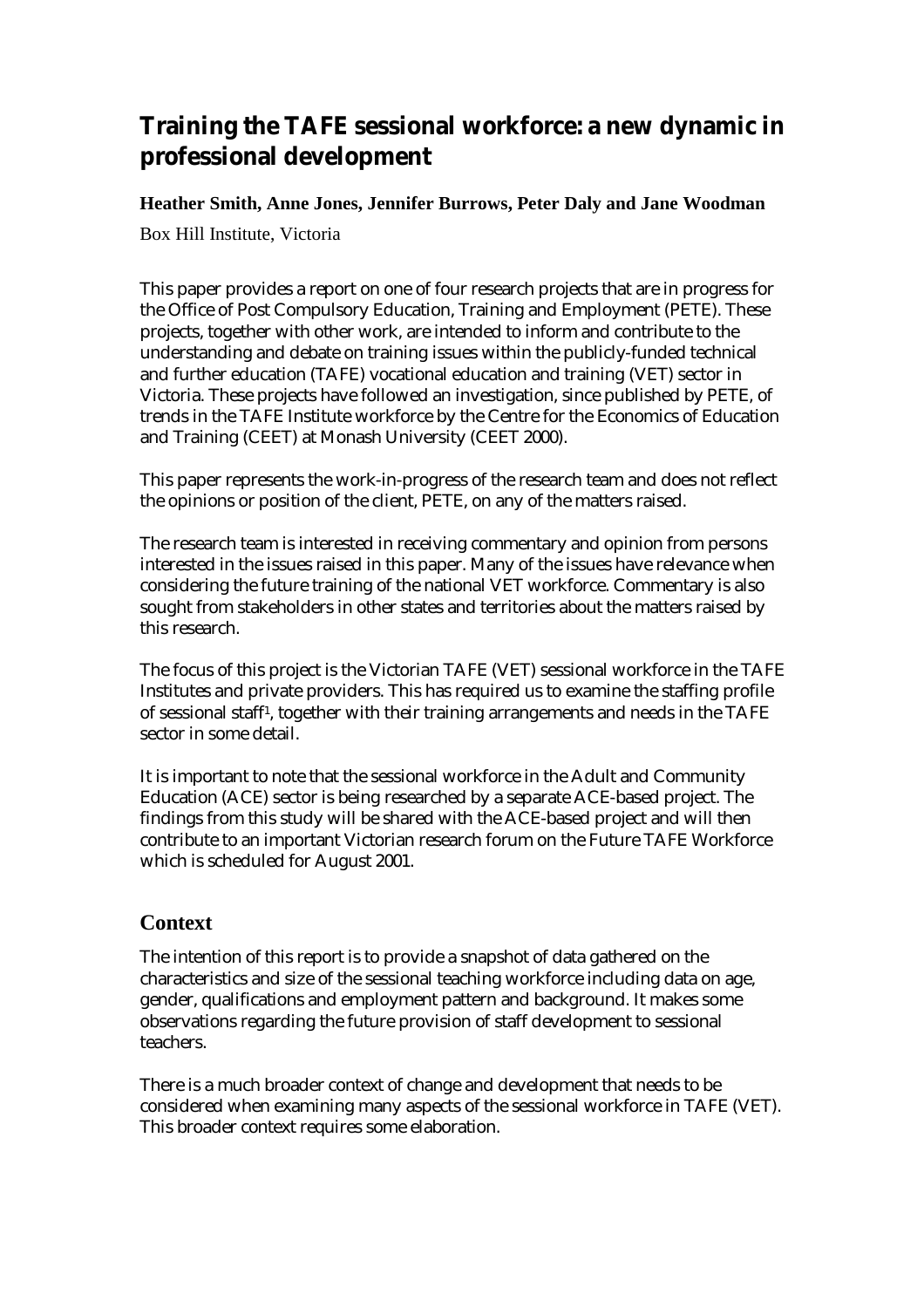For example, in modern western societies the nature and pattern of work - and therefore, of workforce participation - are changing fundamentally. This has been subject to a great deal of commentary and analysis in the international research literature in the last several years.

Even within Australia, long regarded as a model for stable and equitable employment arrangements, it is now clearly the case that for many workers the traditional eight-hour day of 'nine to five' is no longer a standard.

The growth of non-standard hours has been the universal trend towards a nonstandard workforce. This has been the product of an accelerating trend to the casualisation of work and corporate outsourcing and downsizing. The latter have been responses to a web of economic, social and political drivers that are broadly connected to Australia's relationships with global systems, technologies and ways of thinking about public and private sector organisation and management.

The emerging national workforce profile is therefore now one of a much more segmented workforce with different employment conditions and experiences, because plurality and diversity has replaced the standard employment model of the past.

VandenHeuvel and Wooden (1999) have pointed out that since 1971 the number of Australian workers in full-time employment has fallen from 75% to around 51%. Over the same period, the number of part-time employees has doubled and the number of casual employees has tripled (Robinson 2000).

Today, casual employees make up 26% of the national workforce and 64.6% of parttime employees are classified as casual (Toomey 2000). Moreover, 'the reality is that more and more workers are stuck in casual employment for longer and longer periods, some for 10 years or more' (Campbell, in Toomey 2000).

The education sector has also experienced this trend. The Department of Education and Training in NSW, for example, employs approximately 13,000 TAFE casual/hourly-paid teachers compared with its permanent TAFE staff of around 5,000 teachers. Hewett (2000) has estimated that over half the South Australian TAFE workforce are classified as casual employees

In Victoria, a study by the Australian Council for Private Education and Training estimated that 70% of teachers in commercial private providers were part-time or sessional employees (ACPET 1998).

.

More recently, Shah (2000) has found that sessional teachers, as a proportion of the workforce in public providers, has increased from 21% in 1993 to 32% in 1998, and that the average annual growth rate was 13.9% (refer to Table 1).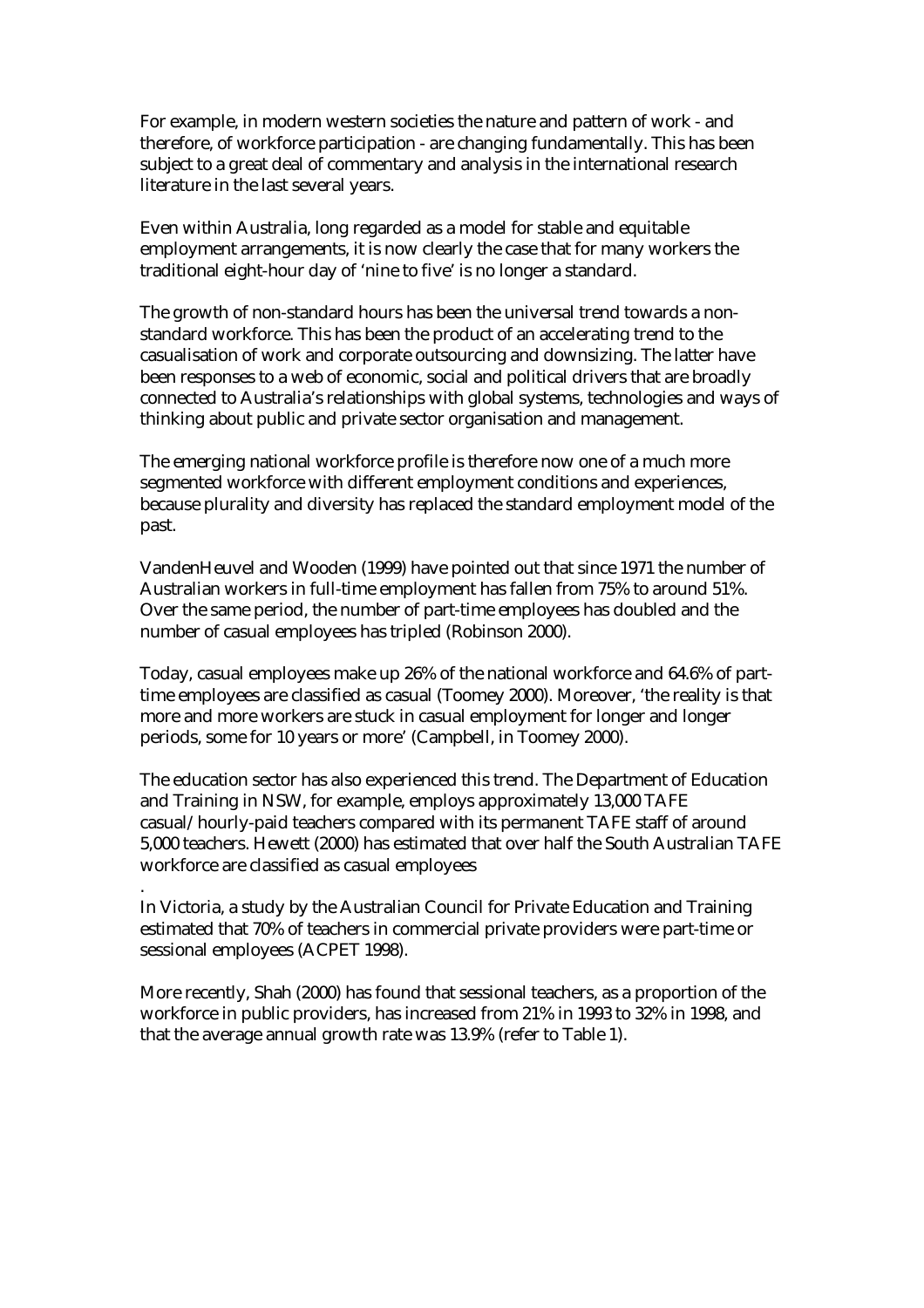| Year                                     | <b>Male</b> | <b>Female</b> | All   |
|------------------------------------------|-------------|---------------|-------|
| 1993                                     | 1,020       | 1,096         | 2,116 |
| 1994                                     | 912         | 1,025         | 1,937 |
| 1995                                     | 1,050       | 1,247         | 2,297 |
| 1996                                     | 1,099       | 1,309         | 2,408 |
| 1997                                     | 1,340       | 1,567         | 2,907 |
| 1998                                     | 1,465       | 1,609         | 3,074 |
| Average annual rate of<br>growth 1993-98 | 13.0%       | 14.8%         | 13.9% |

Table 1: Annual employment by sex, sessional teachers (persons), 1993-98 (Shah, 2000)

**Note**: Annual employment is calculated by taking the average of monthly employment over the 12 months of the year. Annual growth rates are based on ordinary least squares (OLS) estimates from a log-linear model.

In 2000, CEET released a report on training implications for the TAFE (VET) sector in the future. This research built on the work of Villiers et al (1997a-d), and Seddon and Malley (1998) into staff development provision. In addition to identifying key issues about workforce development, recruitment and the maintenance of quality learning and outcomes, CEET (2000) highlighted the trend to sessional and contract staff among public providers.

CEET (2000) also identified a fall in full-time employment by 8% and an increase in part-time employment by 34% between 1993-1998. More specifically, the number of full-time tenured staff fell from 46% to 37%; fixed term tenured staff remained constant at 28%; and casual staff increased from 26% to 36% of the TAFE workforce. Furthermore, sessional staff, who were the main source of new teachers, were concentrated in health and community services, social and employment skills, science, and visual and performing arts teaching areas.

It is of particular interest that, against a backdrop of government exhortation to Australian industry to commit to training and human resource investment, the growing trend of casualisation appears to impact significantly on workers' access to training.

VandenHeuvel and Wooden (1999) found that permanent employees are more likely to participate in training. However, when the distinction between external training undertaken with or without employer support is made, casual employees are more likely of the two to participate in external training without the support of their employer.

Interestingly, these general workplace trends were reflected in the Victorian TAFE Institute research findings of Villiers et al (1997a-d) and the national review by Harris et al (2000), who both suggested that sessional teachers are less likely to participate in formal in-house training activities. Both researchers also reported that employers with a greater proportion of part-time or casual workers invested less in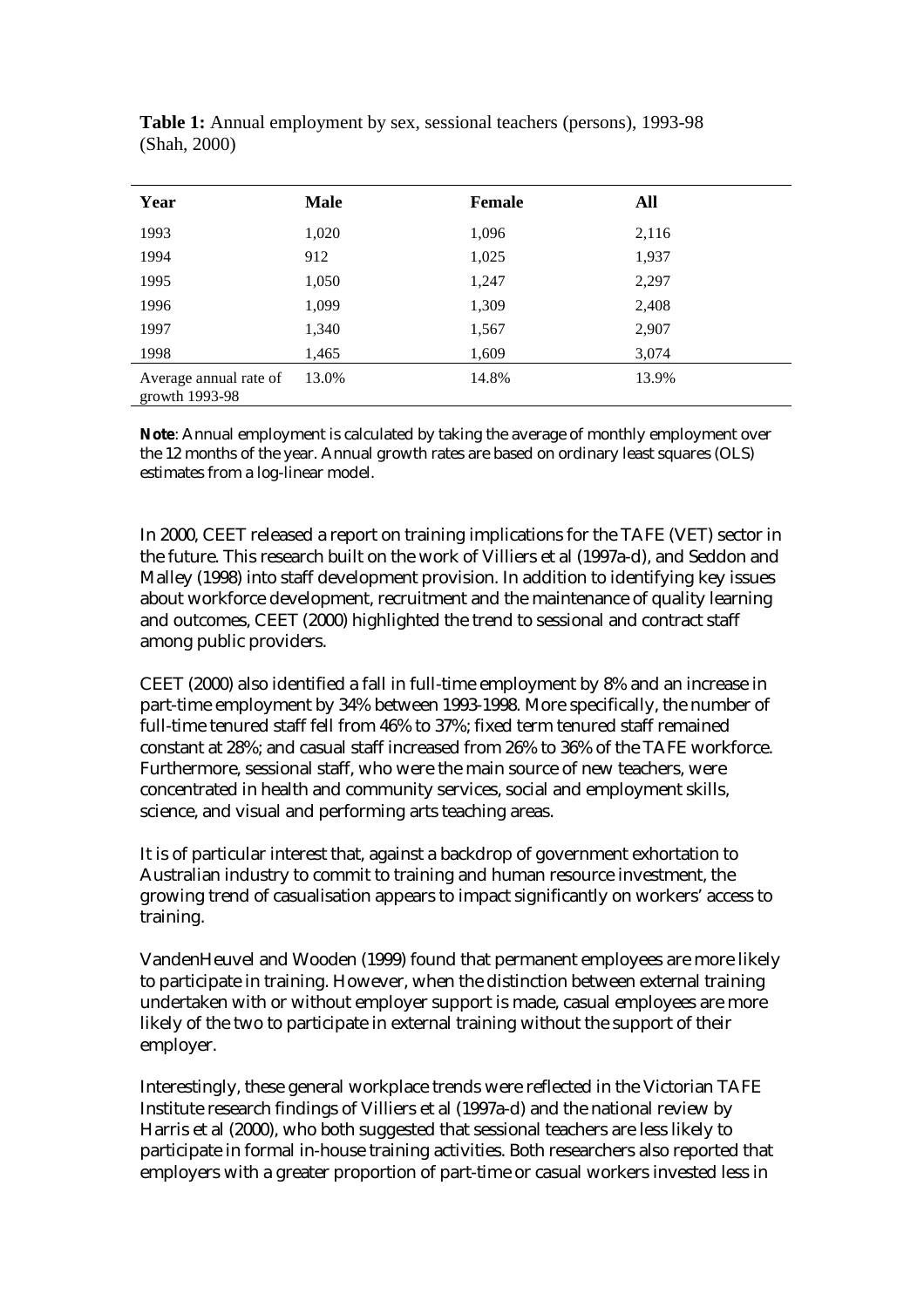training activities than other employers with a larger number of contract or permanent staff.

Villiers also reported that sessional teachers - who in 1996 represented 20% of the combined workforce from a sample of 16 of Victoria's then 27 TAFE institutes - only received 3% of total staff development funding (Villiers et al 1997b, p 28). Villiers also found that the teaching category had a smaller proportion of ongoing staff and a higher proportion of casual employment than any other category of TAFE Institute staff (Villiers et al 1997a, p 14). This led to concerns that TAFE's own training effort was not keeping pace with the growth of teacher numbers.

While the above research can do little more than illustrate the depth and recency of interest in training and training behaviour within the TAFE (VET) industry, it is clear that this is now a major area of opportunity for researchers. As TAFE (VET) has been regarded as a major instrument for supporting industrial training reform, it is of particular interest to glean a much better understanding of the VET industry's own practices and to understand the nature of training and workforce development issues within TAFE (VET).

# **Project specification**

PETE commissioned the research project to determine the number and characteristics of sessional teaching staff, to identify features of their work patterns and perceptions of their training needs and provide signposts for policy directions in training provision.

More specifically, PETE requested that the methodology should be designed to provide reliable data in relation to the following research questions.

#### **Composition and characteristics of the TAFE sessional workforce**

- What are the estimated numbers and characteristics of casual staff who comprise this workforce group?
- What is the composition by gender, age and teaching areas of individuals within this group?
- What are the relevant employment backgrounds of such staff?
- How many hold teaching positions in another TAFE provider and is that provider in the public or private sector?
- How many hold training or non-training employment in other public or private sector organisations and how does that employment relate to their teaching expertise?
- Why do individuals in this workforce group seek casual work in TAFE? Do they see their involvement in such work as continuing?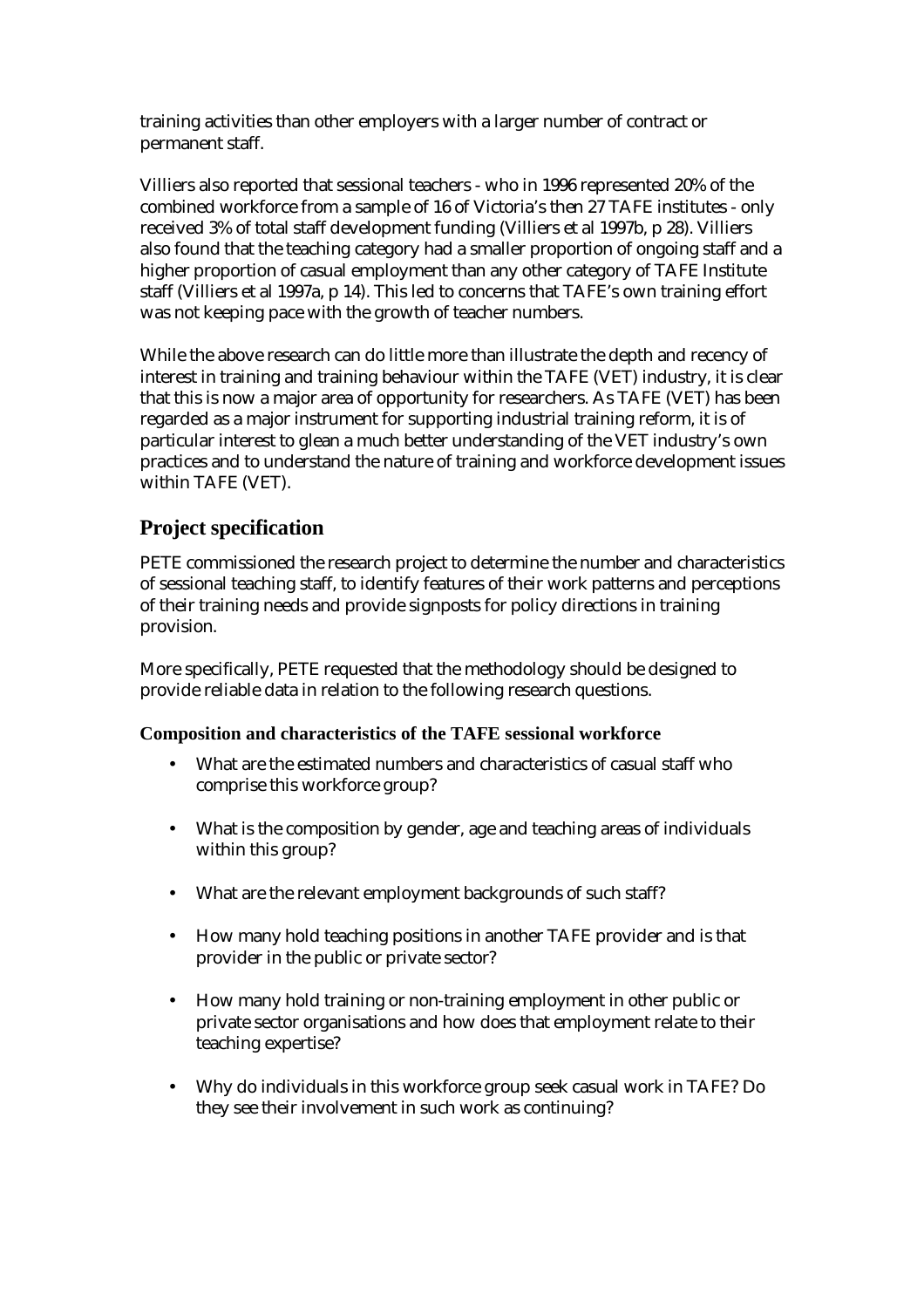#### **Training activity and training needs of the TAFE sessional workforce**

- How many receive training from their TAFE employer? Do they regard this as adequate? If not, why not?
- What specific training needs do these staff report as being met or not met by the TAFE employer?
- What are the preferred modes and areas of training required by this workforce group?
- What, if anything, needs to be done to address the training needs of this workforce group? By whom? How? And what are the options?
- What role can online staff training be expected to play in supporting this workforce group?
- How well recognised and understood is the contribution of this workforce group to current and future TAFE operations?

# **Methodology**

The research for this project used both qualitative and quantitative methodologies. The twelve research questions formed the basis of two print-based survey instruments; one for managers of sessional staff and one for sessional teaching staff. Initial focus groups were conducted to inform the design of the survey instrument.

Staff in both private and public TAFE providers were surveyed. They were representative of a variety of industry sectors and geographical locations. Surveys were unmarked and developed according to the code of ethics established by the Market Research Society of Australia.

The survey groups for managers and sessional teachers were drawn from:

- Victoria's 18 TAFE Institutes and 5 TAFE Divisions of Victorian Universities
- a sample of 10% of private providers stratified by region and program profile.

Five thousand surveys were distributed in November 2000 to sessional teachers and 613 to managers (refer to Table 2). A response rate of 18.8% for sessional teachers and 36.1% for managers was achieved.

**Sector Sessional teachers Managers**  Public 4,512 404 Private 209  $Total$   $5,000$   $613$ 

**Table 2:** Distribution statistics for the survey instrument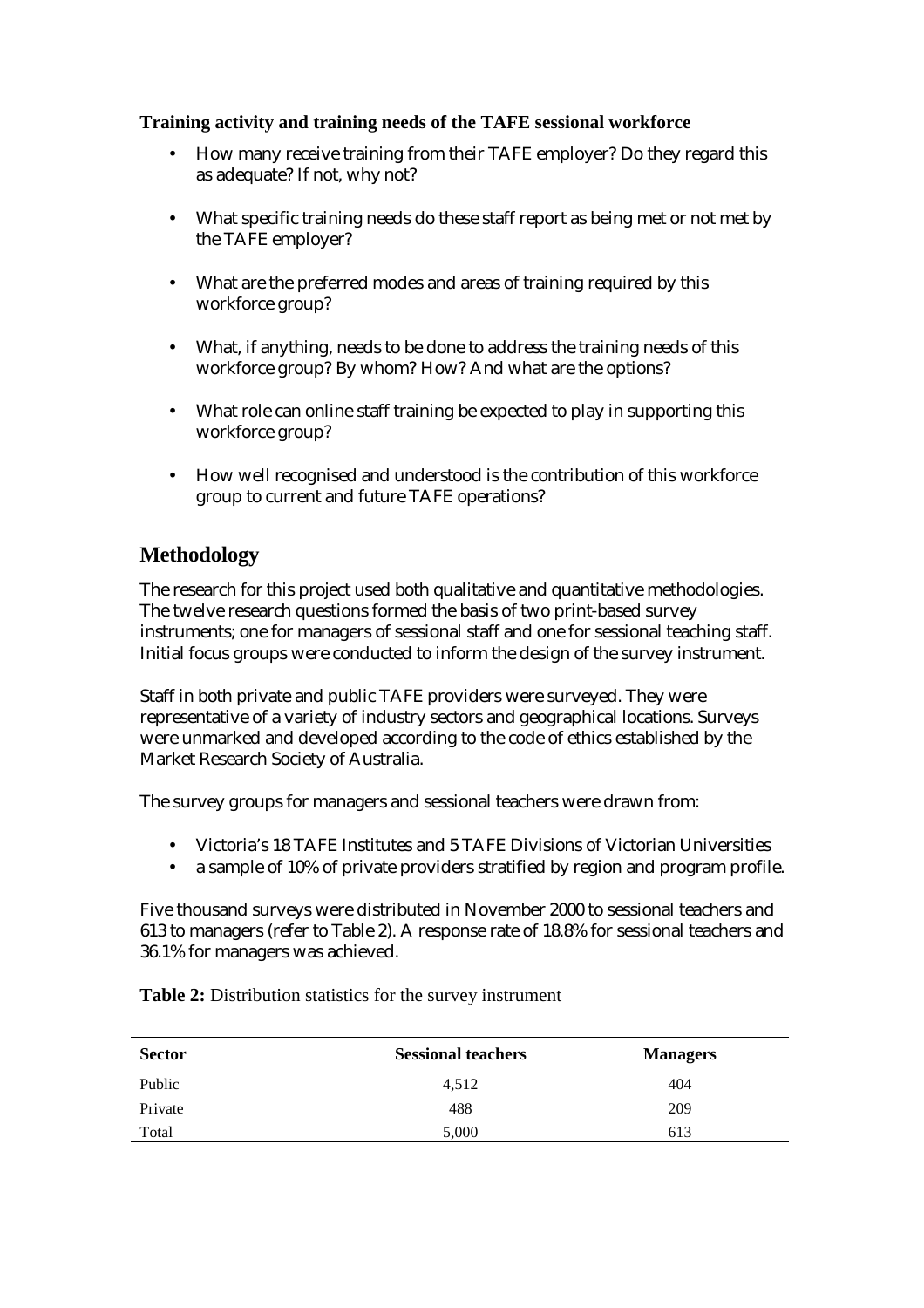After the survey results were analysed, a further round of focus groups were conducted aimed at capturing rich qualitative data to confirm, expand on and clarify the responses of participants in the survey.

## **A preliminary snapshot of findings**

### **Composition and characteristics of the TAFE sessional workforce**

The gender and age analysis generated from the survey data is presented in Figure 1. It was found that there is a slight difference in the proportion of males and females between the public and private sectors. The age of sessional teachers is skewed towards a middle-aged workforce, as 67% of those working at both public and private providers belonged to the 40+ age group classification.

**Figure 1:** Gender and age analysis of TAFE sessional teachers (numbers are proportion of provider type\*).



Note: \*Figures are rounded to the nearest whole percent.

One of the objectives of the study was to estimate the actual size of the sessional workforce in Victoria. A number of factors were required to be taken into consideration in the calculations, the foremost being the issue of double-counting (where sessional staff may have more than one employer) intrinsic in the collection of statistical returns from TAFE providers.

The results of the survey returns were used to estimate the size of the sessional workforce as presented in Table 3, following. If we assume an annual increase in the size of the workforce as calculated by Shah (2000) of 13.9%, this research verifies the size of the TAFE sessional workforce as measured in previous studies. Villiers et al (1997b, Appendix Table 1) estimated the casual teaching workforce in the public TAFE sector to be some 3,108 persons.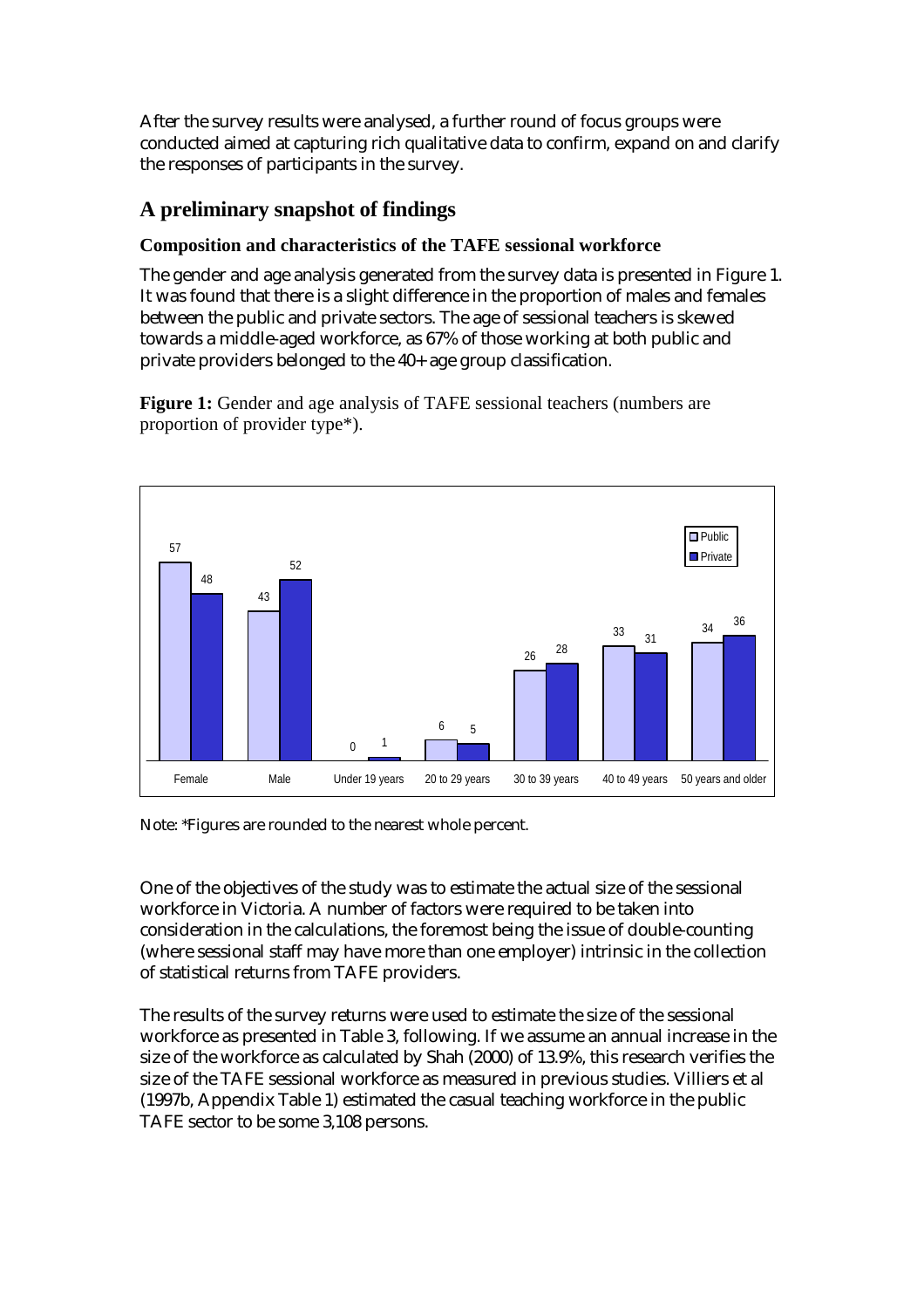| <b>Provider type</b> | Lower estimate | <b>Upper estimate</b> | <b>Mean</b> |
|----------------------|----------------|-----------------------|-------------|
| Public provider      | 4.359          | 4.735                 | 4,603       |
| Private provider*    | 1,015          | 2.502                 | 1,821       |
| <b>TOTAL</b>         | 5.374          | 7.237                 | 6.424       |

#### **Table 3**: Estimated composition of the TAFE sessional workforce

**Note**: \* these figures are currently being verified using a non-response sample from the original survey methodology.

The survey results found that the majority of sessional teachers work for one organisation only (64% of public and 71% of private provider sessional teachers).

It was also found that the majority of the sessional workforce at both public and private providers held teaching or training qualifications (82% of public and 92% of private). Of those, 40% of public and 29% of private provider sessional teachers held a degree or higher degree related to education.

The findings concerning the perception of sessional teachers as to whether they regarded teaching in TAFE as their career could be viewed in two ways. The majority of sessional teachers surveyed did not consider teaching in TAFE to be their main career. However, 44% of public and 31% of private provider sessional teachers felt that teaching in TAFE was their main career. Moreover, when sessional teachers were asked to indicate what their career plans were for the next five years, 67% of public and 51% of private provider sessional teachers felt that they would still be teaching in TAFE. In addition, 56% of public and 64% of private provider sessional teachers felt that it was either 'Somewhat likely' or 'Very likely' that they would be still working as a sessional teacher in the next five years.

#### **Training activity and training needs of the TAFE sessional workforce**

For the purposes of the project, the definition of training began with that used by the Australian Bureau of Statistics in 'Australian social trends 1995, education and work: employee training':

> Training refers to activities which develop or maintain skills related to job performance and/or competency.

Pre-survey focus groups were used to refine the definition in the light of perceptions of training amongst sessional teachers. The results were used to generate the categories of training used in the survey instrument.

When the managers of TAFE providers were asked to estimate the proportion of the sessional teachers working for their organisation that received training, 30% of public and 22% of private provider managers estimated that more than 50% of sessional teachers were receiving training.

It was found that 70% of public and 65% of private provider sessional teachers indicated that they had not received any training.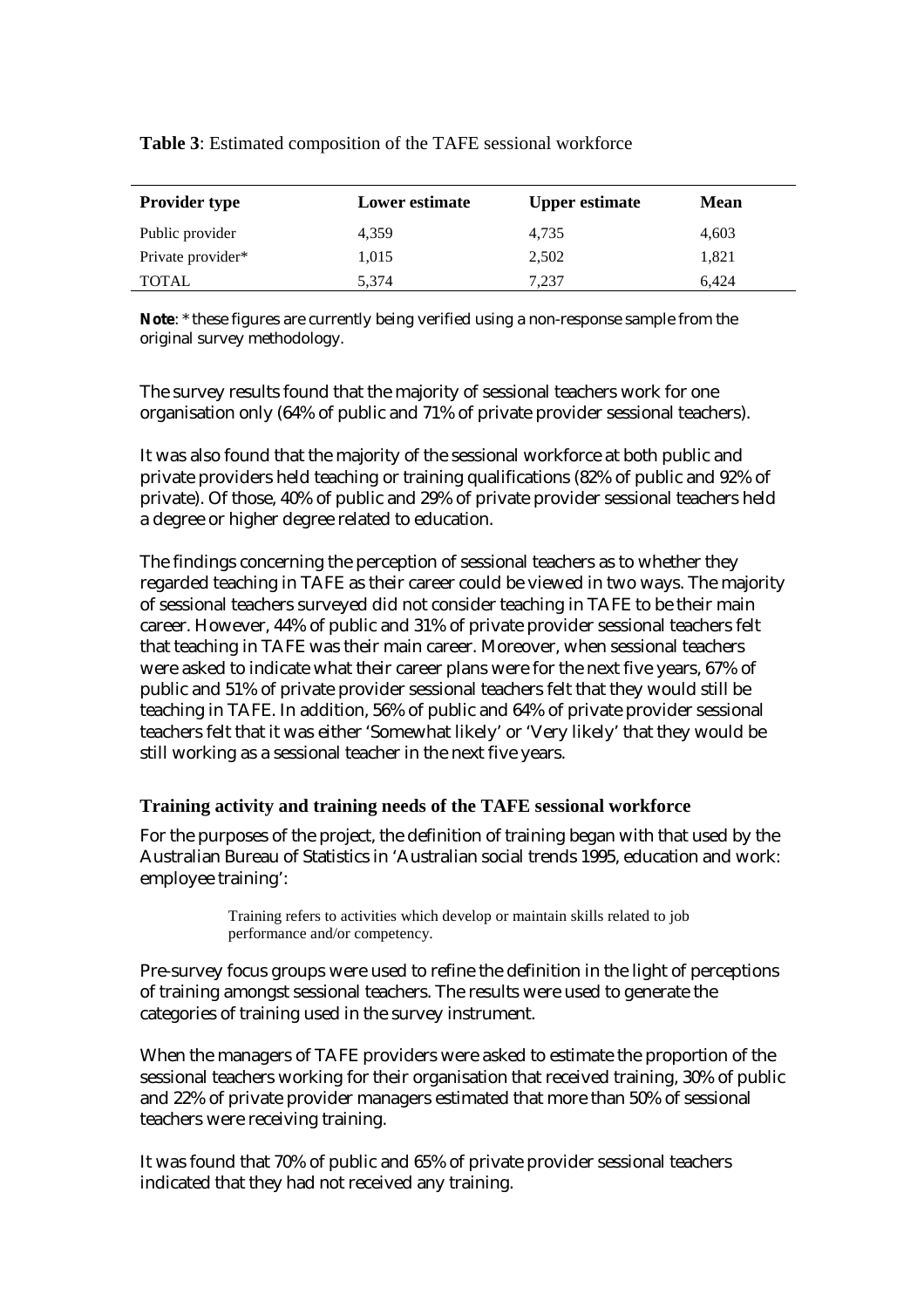Research indicated that 38% and 21% of public and private sessional teachers respectively were 'Very dissatisfied' or 'Dissatisfied' with the quantity of training provided by their employers. Conversely, 16% and 24% of public and private sessional teachers respectively were 'Very satisfied' or 'Satisfied' with the amount of training provided.

With regard to the quality of training provided by employers, it was found that 28% and 15% of public and private sessional teachers respectively were either 'Very dissatisfied' or 'Dissatisfied' with the quality of the training, whereas, 22% and 24% of public and private sessional teachers respectively were either 'Very satisfied' or 'Satisfied' with the quality of the training received.

Sessional teachers indicated that they are mainly interested in the following types of training:

- Computers and software applications
- Information relevant to the areas being taught
- Teaching and education skills.

However, public and private sessional teachers ranked them in different orders.

The mode of training delivery was also addressed in the managers' survey. The most popular options as indicated by the managers of sessional teachers (% of respondents who ranked the mode of training as 'Somewhat effective' or 'Highly effective' is indicated in brackets) are:

- Face-to-face (87%)
- Distance education (71%)
- Self-directed online training (70%).

#### **Summary**

The final project report will go some way to providing a more complete account of the characteristics of the current sessional teaching workforce and establish a basis for considering arrangements for their professional development needs.

Continuing data analysis and subsequent validation focus groups by the research team are required before the finalisation of the report. The challenge for the final research report is to explore approaches that represent an innovative and flexible framework that meets the needs of all stakeholders.

However, it is clear from the preliminary findings that orthodox perceptions of the sessional workforce in terms of gender composition**,** age structure and employment aspirations need to be rethought. In relation to the respondents intentions to remain in sessional employment, the view of the workforce as an ephemeral, peripatetic group has not been born out by this research. In fact, a key feature of the workforce may be that it is more of a stable and significant contributor to the overall effort in training delivery than it has been in the past.

Additional issues that will need to be addressed in the final report include: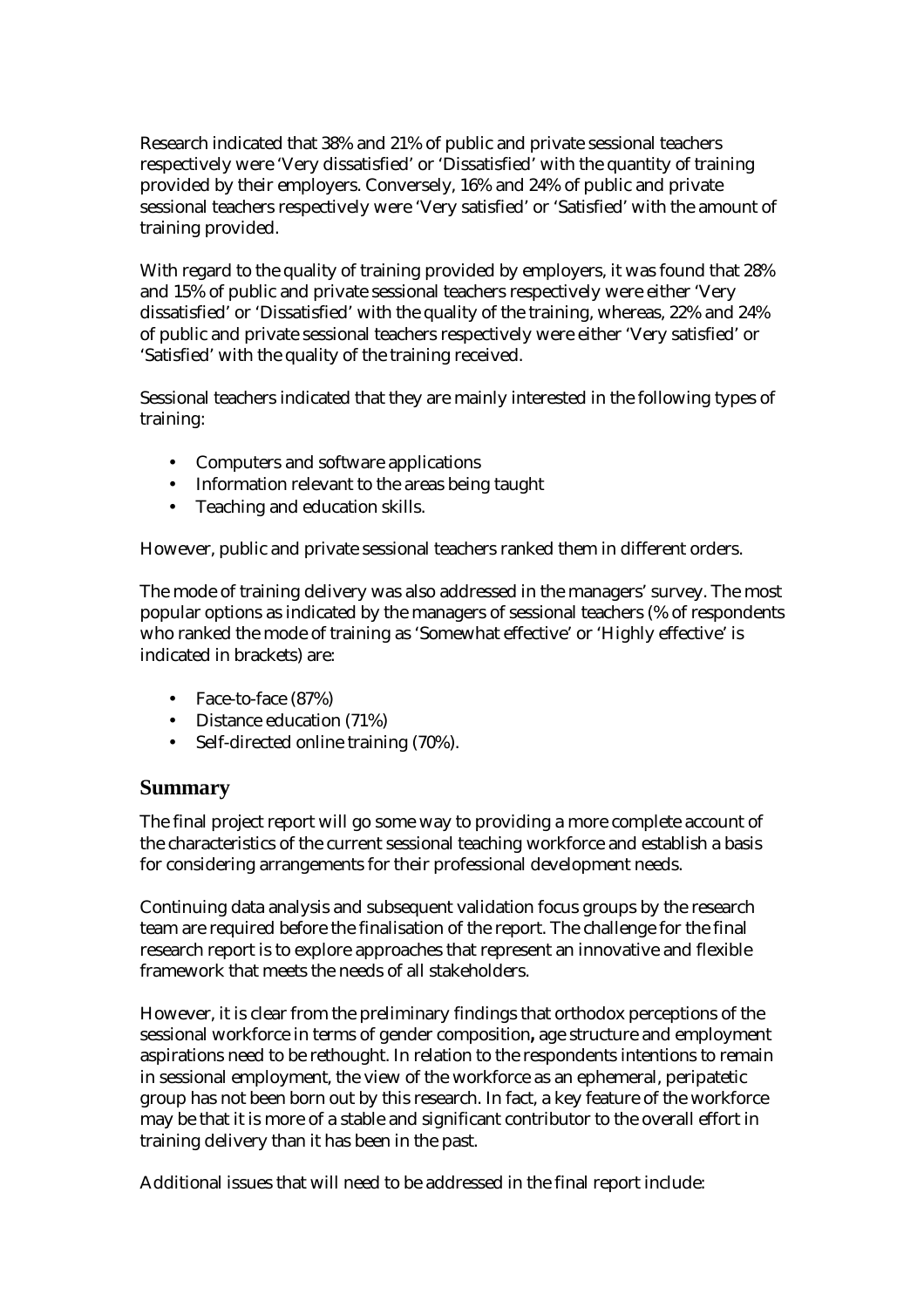- The impact of differences in the characteristics and patterns of participation in the sessional teaching workforce population on training provision.
- The age structure of the sessional teaching workforce.
- The qualifications profiles of the sessional teaching workforce.
- The differing perceptions of training needs and preferred training modes among sessional teaching staff and other stakeholders.
- Differing perceptions among sessional teachers and manager groups as to the comparative effectiveness of different types of delivery.
- Training resources directed at the continuous improvement of subject skills or towards information technology.
- The future employment plans and aspirations of public and private provider sessional teachers.

#### **Note**

1. For the purposes of this research project, sessional teaching staff have been defined as hourly paid trainers/teachers who do not receive holiday or superannuation payments.

## **References**

CEET (2000) Trends in the TAFE workforce and their implications for the training and development of TAFE staff 1998-2008. Melbourne, Victoria: PETE.

Forward P (2000) The casual crisis in TAFE. AEU (SA Branch) Journal, 8 March.

Fawcett T, Parrott T and Strahan K (1998) Staff training and development in the commercial sector of the state training system of Victoria. Victoria: ACPET.

Harris R et al (2000) The changing role of staff development for teachers and trainers in VET. Adelaide: National Centre for Vocational Education Research.

Hewett, R (2000) National TAFE system faces a funding crisis. The Australian TAFE Teacher, vol 34, no 3, p 6.

Robinson C (2000) The impact of the changing world of work on training. Australian Training Review, July/August/September, pp 2-3.

Seddon T and Malley J (1998) A staff development strategy for supporting research priorities in the State Training Service. Melbourne: Office of Training and Further Education.